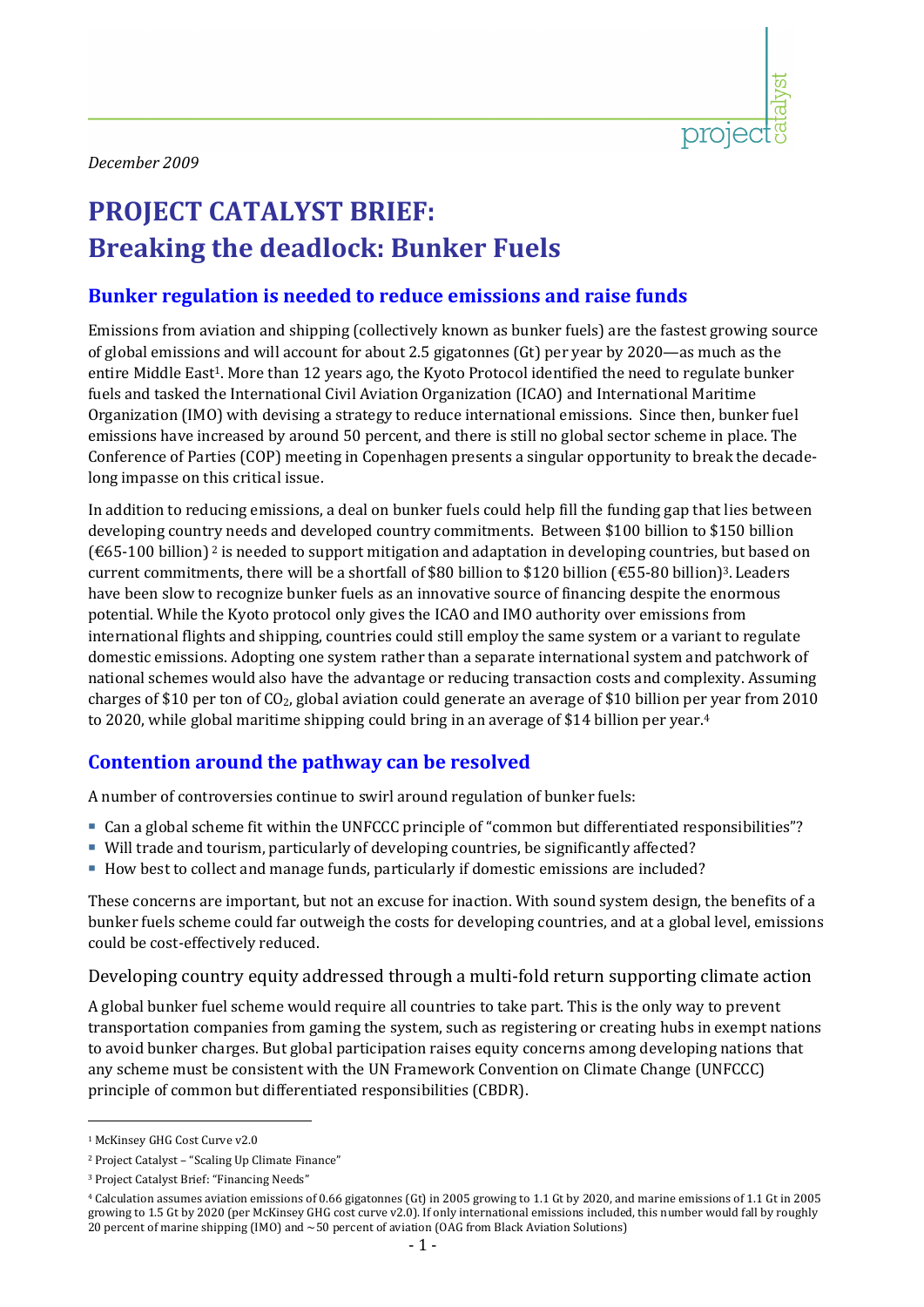

While global coverage is necessary, developing countries worry that an unfair burden will be placed on their respective economies. But analysis of individual air and sea transport routes shows that the majority of the costs would be borne by developed countries. For aviation, about 65 percent of flights are either to, from, or within a developed country, and only 5 percent of the global population would be affected.5 Assuming that \$10 billion would be generated annually by a bunker fuel charge on aviation, developed countries would therefore pay about \$6.5 billion per year of the cost. With shipping, about 60 percent of global trade is destined for developed economies.6 Assuming that \$14 billion would be generated annually by a maritime bunker fuel charge, residents of developed countries would pay about \$8.5 billion per year through increased prices.

While developing economies might incur up to one-third of the cost, we propose that revenues from the scheme are channelled back to the developing world for adaptation and mitigation. This would imply a threefold ratio in the money received relative to the cost incurred, and this ratio could be even higher for least developed countries and small island developing states. In Africa, for example, imports in 2006 were about \$300 billion, or 2 percent of the \$12 trillion in global trade, so the continent would pay about \$280 million into a bunker fuel scheme.7 In return, Africa could expect to receive as much as \$2.5 billion assistance for adaptation and \$0.5 billion for mitigation—a ten-fold return.<sup>8,9</sup>

In recognition of common but differentiated responsibilities (CBDR) developed countries should contribute their domestic emissions to a global scheme or pledge them for support of developing countries. Developing countries could earmark domestically generated bunkers towards self‐financed climate action. Revenue generated in this way would then be applied towards public financing commitments made by either developed or developing countries.

Further recognition of CBDR could be made by a slower phasing in of regulation for developing countries. Such as mechanism was identified and accepted by all nations party to the Montreal Protocol, which set different targets and timeframes for developed and developing nations. Further allowances should also be made for particular least developed countries and small island developing states through exception of specific routes or one‐off shipments of essential items, such as food or medicine. This system of exceptions should be subject to a review system that includes a petition mechanism for adding or removing routes.

### The effect on trade and tourism will be relatively small

Generating \$20 billion from aviation and marine bunker fuels may sound like a huge amount, but the tariff pales in comparison to the size of the relevant industries and will have little effect on trade and transport. In 2008, about \$12 trillion worth of goods were traded, with about 80 percent transported by ship. 10 A \$10 billion tariff on maritime fuels only implies a price increase of 0.1 percent.<sup>11</sup> Similarly, the global aviation industry has revenues of about \$500 billion per year, so a \$10 billion tariff on air transport only implies a price increase of 2 percent.12 To date, international aviation fuel has been largely exempt from all tax and VAT.

<u> 1989 - Johann Stein, marwolaethau a bh</u>

<sup>5</sup> OAG from Black Aviation Solutions. About 65 percent of total seating capacity is either to, from, or between developed countries. Estimates alsosuggest only 5% of the global population flies.

<sup>6</sup> UNCTAD Handbook of Statistics gives 2006 results of value of imports to developed world as 60 percent of total world imported goods 7 UNCTAD Handbook of Statistics

<sup>&</sup>lt;sup>8</sup> We assume that 40 percent of funds would be devoted to adaptation, 40 percent would go toward mitigation, and 20 percent would pay for technology, as proposed by *International Maritime Emission Reduction Scheme*. As a proxy for Africa's share of adaptation monies, the OECD estimates that Africa receives 40‐50 percent of total official development assistance (ODA).

<sup>9</sup> McKinsey & Company's greenhouse gas abatement cost curve estimates that 10‐15 percent of total mitigation potential is located in Africa.

<sup>10</sup> UN review of Maritime Transport 2008

<sup>11</sup> Andre Stochniol with IMERS conducted a bottom‐up estimate and returned similar results in his 2009 paper "Maritime Transport and the Climate Change Challenge."

<sup>12</sup> IATA – Financial Forecast September 2009; Global Revenue for 2008 was \$535 billion. http://www.iata.org/NR/rdonlyres/9AF4AA8F‐ A7DB‐47A2‐AD4E‐8374C8ECCB48/0/Industry\_Outlook\_Sep09.pdf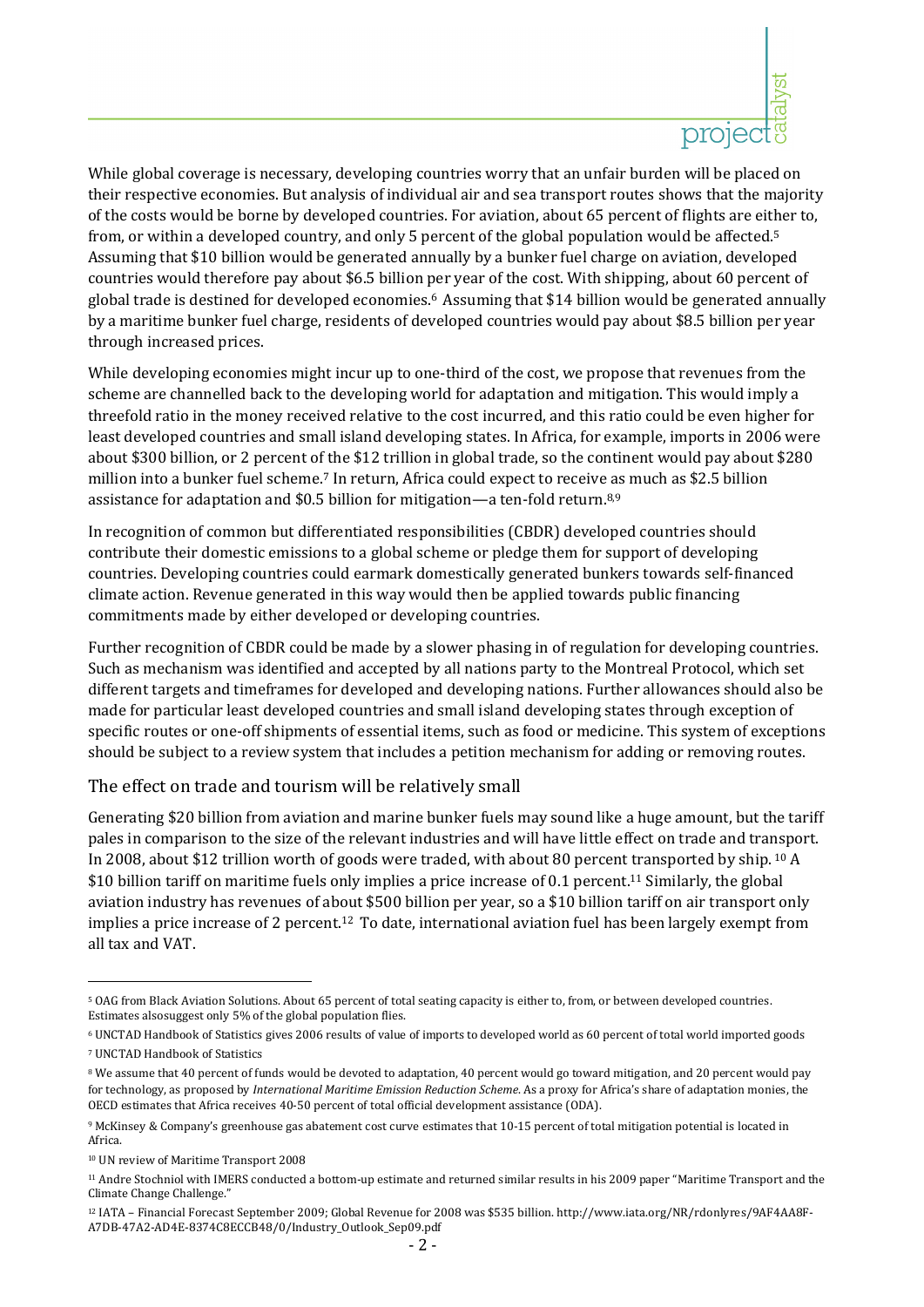

## The majority of funds generated must be pledged to support developed country action

To gain support from developing countries, some binding mechanism will be needed to reserve the majority of funds generated for climate action in developing countries. The most transparent method to collect and channel money would be through an internationally recognized body, but money could also be collected by national governments and earmarked by law for climate mitigation and adaptation in developing countries.

# **Proposals on the table: Emissions trading or levy system**

While the exact system should be left up to the IMO and ICAO, any agreement must have defined UNFCCC targets and deadlines to shift short‐term offsetting towards long‐term reduction of real emissions. The system also must dedicate a significant portion of funds to support action in developing countries.

#### Emissions trading system

Under this system, emissions would be capped, allowances would be auctioned, and the UNFCCC would set up a new regulatory body to monitor and collect funds. Open trading would be allowed with other markets and industries, and credits would be surrendered at regulated intervals based on emissions.

#### **Advantages** of this approach include:

- Using market-based instruments to set prices
- **Integrating with a global emissions trading system**
- Preventing gaming, so long as there is a 100 percent auction of allowances (without a 100 percent auction, setting a baseline also becomes extremely complicated)
- Setting a global cap ensures long-term reductions in global emissions through the adoption of new technologies, more efficient operations, and offsets

#### **Disadvantages** of this approach include:

- Significant transaction costs for small companies, unless grouping is allowed
- Possibility of evasion if all countries do not participate
- Difficulties in agreeing on a cap since the global demand for shipping and aviation varies year

#### Levy system

This approach would apply a flat levy on fuel purchased with the funds channelled to a regulatory body.

**Advantages** of this approach include:

 Relatively simple and transparent if there is global coverage (becomes more complicated if exceptions or phase-in is allowed)

#### **Disadvantages** of this approach include:

- Widespread evasion likely if all countries do not participate
- Without a cap, the levy might generate revenue, but fail to curb emissions
- Setting the levy price will be contentious due to significant political and industry pressure

Either system could also be linked to efficiency standards for specific types or sizes of ships and airplanes. Technical or operational efficiency could then be rewarded by recycling some portion of the funds generated back to industry. While linking to efficiency standards should be examined, the mechanism used must still reserve the largest portion of funds for actions in developing countries to have any chance of support.